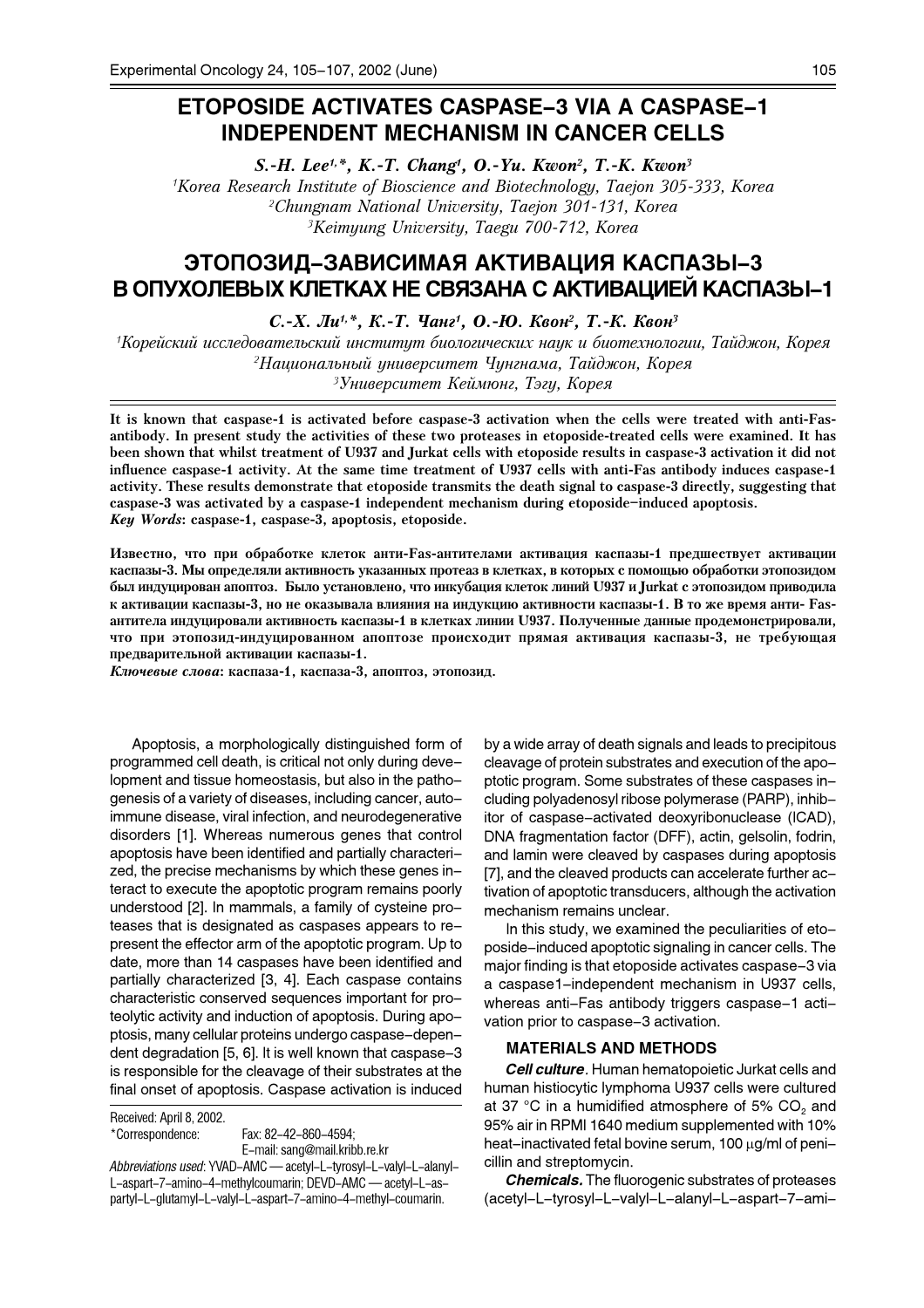no-4-methylcoumarin (YVAD-AMC) and acetyl-Laspartyl-L-glutamyl-L-valyl-L-aspart-7-amino-4methylcoumarin (DEVD-AMC) as well as Z-VAD, a general caspase inhibitor, were obtained from Bachem AG (Bubendorf, Switzerland). Etoposide (VP-16) was commercially available.

**MTT assay.** MTT assay was carried out as follows: cells  $(5 \cdot 10^5 \text{ cells/ml})$  were plated in 96-well plates and incubated for 24 h in 100 µl of RPMI medium. Various concentrations of drugs were added, and the cells were incubated for additional 48 h. Then, 10 µl of MTT solution (5 mg/ml MTT in PBS) were added to each well and incubated for 4 h at 37 °C. In order to stop the reaction, 100 µl of 0.04 M HCl in isopropanol were then added with vigorous mixing. The absorbance was determined in a microtiter plate reader at wave length 564 nm.

Protease activity. The death protease activities were measured by modified method [8, 9]. Briefly, the cells were incubated with medium alone or medium containing etoposide (Sigma Chemical Co., St. Louis, USA) or anti-Fas monoclonal antibody (Clone CH-11, MBL Co. Nagoya, Japan) for 0-6 h. Then the cells were harvested and lysed with the lysis buffer (10 mM HEPES, pH 7.4, 2 mM EDTA, 0.1% CHAPS, and 5 mM dithiothreitol). The cell lysate was then incubated with 20  $\mu$ M of the fluorogenic substrate of protease (YVAD-AMC or DEVD-AMC) in ICE buffer (20 mM HEPES, pH 7.5, 10% glycerol, and 2 mM dithiothreitol) for 15 min at 37 °C. The AMC released from the fluorogenic substrates was measured with the excitation at 380 nm and the emission at 460 nm using a spectrophotometer [8, 9].

DNA fragmentation. The DNA fragmentation assay was carried out as previously described [8-11]. In brief, cells  $(1 \cdot 10^5 \text{ cells/ml})$  were seeded in 24 wells, and cultured with or without etoposide  $(2, or 20 \mu q/ml)$ . The cells were suspended in 20 µl of 50 mM Tris-HCl, pH 8.0, 10 mM EDTA, and 0.5 µg/ml proteinase K (Sigma, USA). After incubation at 50  $^{\circ}$ C for 1 h, 10 µl aliquot of 0.5 mg/ml RNase A solution was added to a mixture of 10  $\mu$  of the 70 °C-preheated solution containing 10 mM EDTA, pH 8.0, 1% ( $w/v$ ) low–melting point agarose (Sigma, USA), 0.25% bromophenol blue, and 40% sucrose. The DNA was analyzed by electrophoresis in 2% agarose gels followed by ethidium bromide staining and photographing on an UV illuminator.

#### **RESULTS AND DISCUSSION**

In this study we examined whether or not etoposide activates caspase-1. It is known that anti-Fas antibody triggers the induction of caspase-1 activation, and sequentially activates other caspases [12-14] and that caspase-3 is the universal death executioner regulated by various stimuli. Because some anticancer drugs act through activation of the death proteases in cancer cells, we assume that, by activating other protease that is upstream of caspase-3, we can get the important data concerning mechanisms of apoptosis control. By MTT assay different anticancer drugs (etoposide, UCN-01, and staurosporine (protein kinase C) inhibitors), camptothecin and cisplatin) were screened for ability to induce apoptosis in U937 and Jurkat cells. Finally, etoposide was selected and optimal concentration of that drug and time course of apoptosis induction was determined. When Jurkat and U937 cells were treated with etoposide at a concentration of 1  $\mu$ g/ml the cell viability was about 14.5% and 20.0%, respectively (Fig. 1,  $a$ ). The research of DNA fragmentation in the cells treated with 2 and 20  $\mu$ g/ml of etoposide has shown (Fig. 1, b, lanes 8-13) that 0.5-6 h treatment with 2  $\mu$ g/ml of etoposide did not induce apoptosis, but 4–6 h –long treatment with 20 µg/ml of etoposide induced apoptosis in the U937 cells (Fig. 1, b. lanes  $2-7$ ) and in Jurkat cells (Fig. 1, c). It is well known that caspases are playing a pivotal role in stimuli- or druginduced apoptosis. Caspase activation is a universal event in apoptosis and consists in cleavage of cellular substrates, for example, PARP, actin, lamin, and fodrin [10, 11]. Therefore, we have examined the caspase-3 activity by a substrate cleavage assay. It is known that caspase-3 specifically cleaves aspartic residue of DEVD-AMC, whereas caspase-1 cleaves YVAD-AMC. Our data have shown that in etoposide-treated cell lysates DEVD-AMC cleavage activity is increased (closed triangles) whereas in



Fig. 1. VP-16 induces apoptosis in cancer cells. MTT-assay of U937 (open circles) or Jurkat cells (closed circles) treated with various concentrations (0.001-10  $\mu$ g/ml) of etoposide (a). Time course of DNA fragmentation in Jurkat (b) or U937 (c) cells, cultured with etoposide (20  $\mu$ g/ml) for 0 (lane 2), 0.5 (lane 3), 1 (lane 4), 2 (lane 5), 4 (lane 6), or 6 (lane 7) h